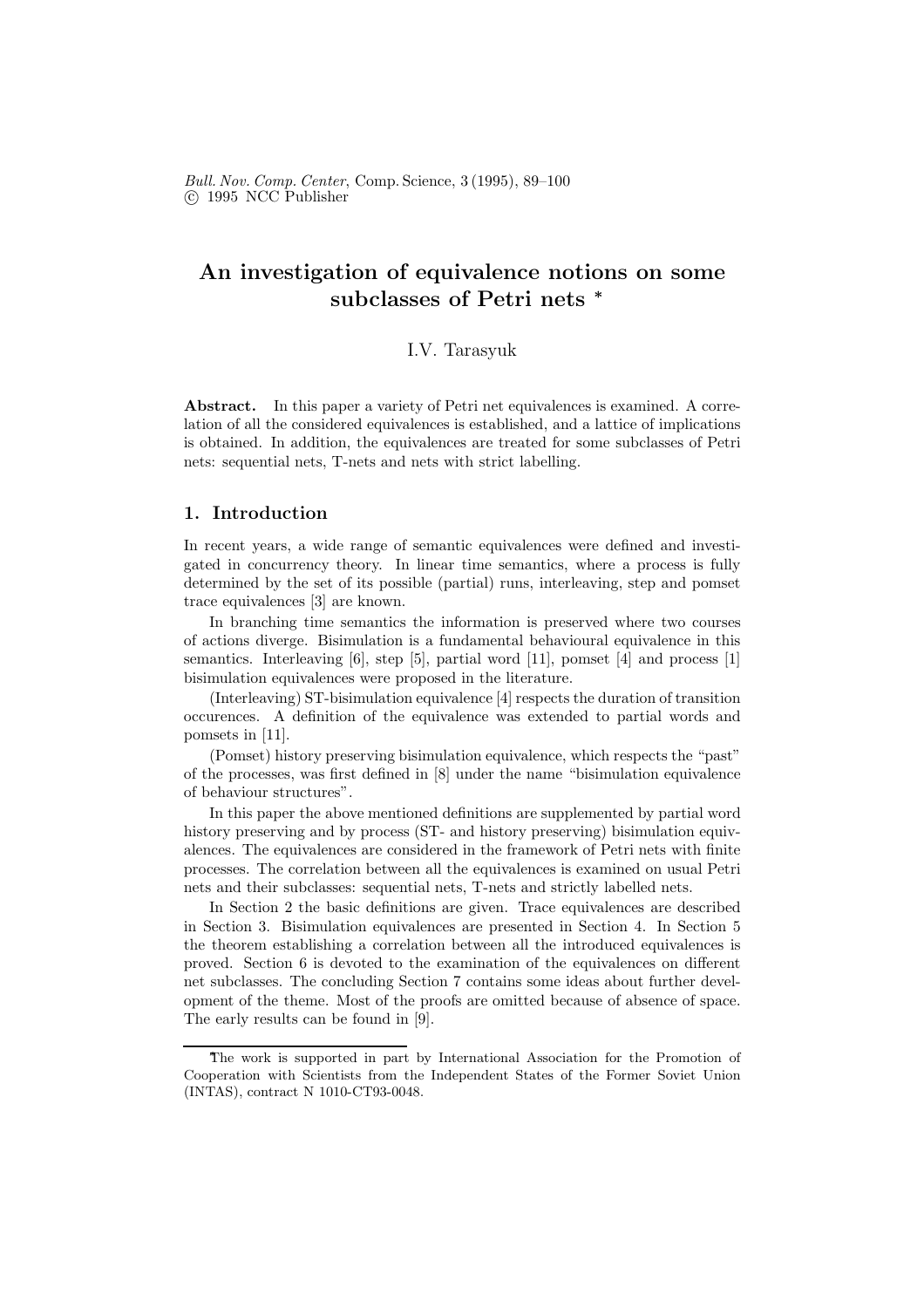# 2. Basic definitions

## 2.1. Multisets

Let X be some set. A multiset M over X is a mapping  $M : X \to \mathbb{N}$ , where N is a set of natural numbers. For  $x \in X$ ,  $M(x)$  is a multiplicity x in M. We write  $x \in M$  if  $M(x) > 0$ .

When  $\forall x \in X \ M(x) \leq 1$ , M is a proper set. M is finite if  $M(x) = 0$  for all  $x \in X$ , except maybe a finite number of them. Cardinality of multiset M is defined in such a way:  $|M| = \sum_{x \in X} M(x)$ . From now on we will consider only finite multisets.  $\mathcal{M}(X)$  denotes the set of all finite multisets over X.

Set-theotetic notions are extended to finite multisets in the standard way. If  $M, M' \in \mathcal{M}(X)$ , we define  $M + M'$  by  $(M + M')(x) = M(x) + M'(x)$ . We write  $M \subseteq M'$ , if  $\forall x \in X$   $M(x) \leq M'(x)$ . When  $M' \subseteq M$ , we define  $M - M'$  by  $(M-M')(x) = M(x) - M'(x)$ . Notation  $M+x-y$  is used instead of  $M + {x} - {y}$ . We write symbol  $\emptyset$  for empty multiset.

#### 2.2. Marked nets

A *labelled net* is a quadruple  $N = \langle P_N, T_N, F_N, l_N \rangle$ , where:

- $P_N = \{p, q, \ldots\}$  is a set of places;
- $T_N = \{u, v, ...\}$  is a set of transitions;
- $F_N : (P_N \times T_N) \cup (T_N \times P_N) \to \mathbb{N}$  is the flow relation with weights;
- $l_N : T_N \to Act$  is a labelling of transitions with action names.

It is believed that  $P_N \cap T_N = \emptyset$ .

Given a labelled net N and some transition  $u \in T_N$ , the precondition and postcondition u, written respectively  $\bullet u$  and  $u^{\bullet}$ , are the multisets defined in such a way:  $(\bullet u)(p) = F_N(p, u)$  and  $(u\bullet)(p) = F_N(u, p)$ . Analogous definitions are introduced for places:  $\binom{\bullet}{p}(u) = F_N(u,p)$  and  $(p^{\bullet})(u) = F_N(p,u)$ . A transition u is unstable if  $\mathbf{v}_u = \emptyset$ . A labelled net is stable if it has no unstable transitions. Further we will deal only with stable labelled nets. A labelled net  $N$  is *ordinary* if  $\forall p \in P_N$  • p and p• are proper sets. A labelled net N is finite if  $P_N \cup T_N$  is. Let <sup>o</sup> $N = \{p \in P_N | \mathbf{P} = \emptyset\}$  is a set of *initial* places of N and  $N^{\circ} = \{p \in P_N | p^{\bullet} = \emptyset\}$  is a set of final places of N.

Let N be a labelled net. A marking of N is a multiset  $M \in \mathcal{M}(P_N)$ . A marked net is a tuple  $N = \langle P_N, T_N, F_N, l_N, M_N \rangle$  so that  $\langle P_N, T_N, F_N, l_N \rangle$  is a labelled net and  $M_N \in \mathcal{M}(P_N)$  is an *initial* marking. We write "net" instead of "marked net". Let  $M \in \mathcal{M}(P_N)$  be a marking of a net N. A transition  $u \in T_N$  is firable in M if  $\bullet u \subseteq M$ . If u is firable in M, firing it yields a new marking  $M' = M - \bullet u + u^{\bullet},$ written  $M \stackrel{u}{\rightarrow} M'$ . We write  $M \rightarrow M'$  if  $M \stackrel{u}{\rightarrow} M'$  for some u. A marking  $M'$  of a net N is reachable from marking  $M$  of the net, if:

1.  $M' = M$  or

2. there exists a reachable from M marking  $M''$  of a net N, such that  $M'' \to M'$ .

A marking M of a net N is reachable, if it is reachable from  $M_N$ .  $Mark(N, M)$  denotes a set of all reachable from M markings of a net N, and  $Mark(N)$  denotes a set of all reachable markings of a net N.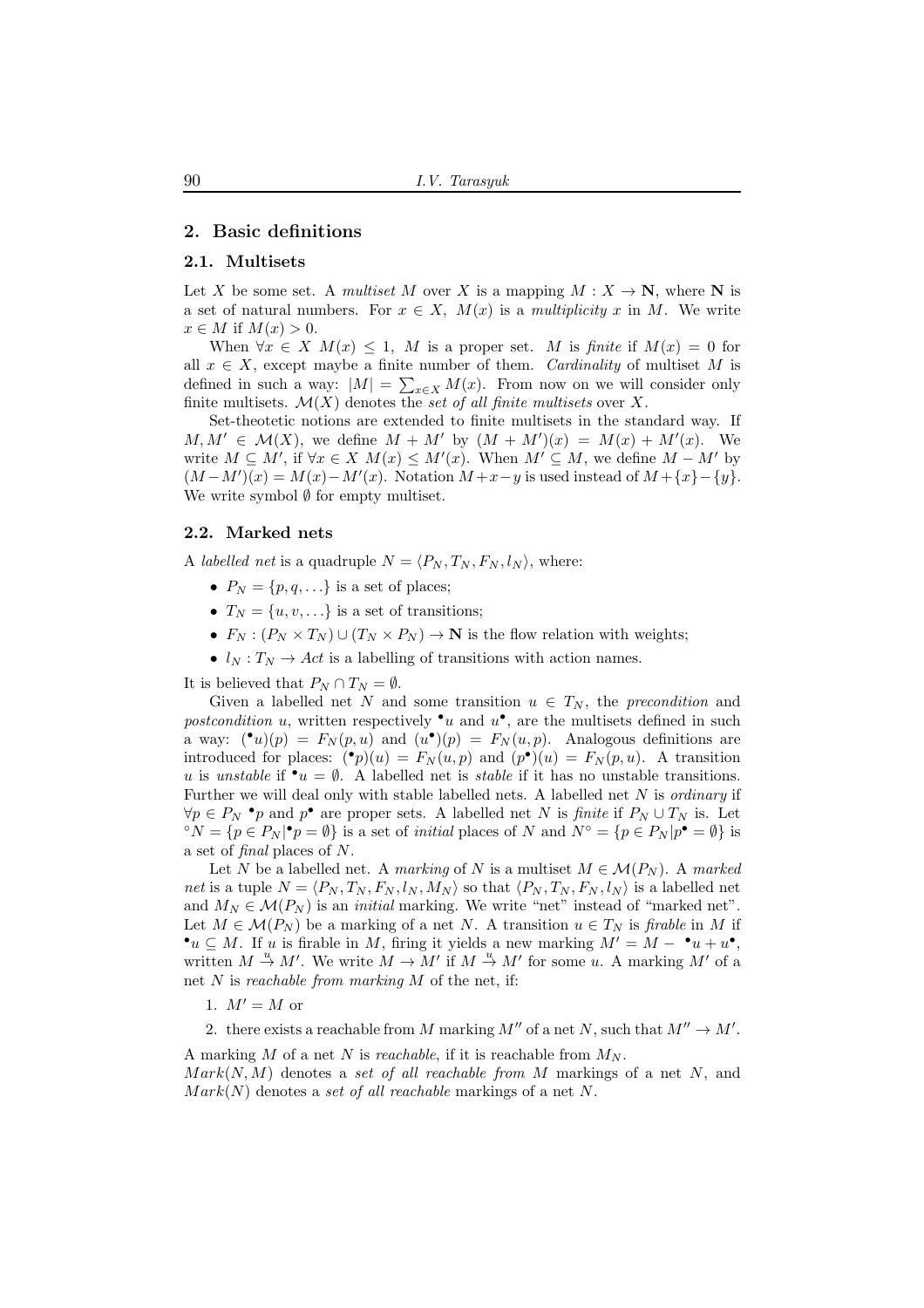An action  $a \in Act$  is autoconcurrent in N if  $\exists M \in Mark(N) \exists t, u \in T_N$  such that  $l_N(u) = l_N(t) = a$  and  $\cdot u + \cdot t \subseteq M$ . A net N is *autoconcurrency free* if no action is autoconcurrent in N.

#### 2.3. Processes

A causal net is a labelled net  $C = \langle P_C, T_C, F_C, l_C \rangle$ , where:

- 1.  $\forall r \in P_C \mid \mathbf{P}_r \mid \leq 1$  and  $\mid r^{\bullet} \mid \leq 1$ , i.e. places are unbranched and C is an ordinary labelled net;
- 2.  $F_C$  is well-founded, i.e. there is no backward infinite chain  $\cdots$   $(r_n, v_n)(v_n, r_{n-1})\cdots (r_1, v_1)(v_1, r_0)$  in  $F_C$ .

The fundamental property of causal nets is known: if  $C$  is a causal net, then there exists a transition sequence  ${}^{\circ}C = L_0 \stackrel{v_1}{\rightarrow} \cdots \stackrel{v_n}{\rightarrow} L_n = C^{\circ}$  so that  $L_i \subseteq P_C$  ( $0 \leq i \leq$ n),  $P_C = \bigcup_{i=0}^n L_i$  and  $T_C = \{v_1, \ldots, v_n\}$ . Such a sequence is called a *full execution* of C.

Given a net N and a causal net C. A mapping  $f: P_C \cup T_C \to P_N \cup T_N$  is an embedding C into N, written  $f: C \to N$ , if:

- 1.  $f(P_C) \in \mathcal{M}(P_N)$  and  $f(T_C) \in \mathcal{M}(T_N)$ ;
- 2.  $\forall v \in T_C$   $l_C(v) = l_N(f(v));$
- 3.  $\forall v \in T_C \bullet f(v) = f(\bullet v)$  and  $f(v) \bullet f(v) = f(v \bullet)$ .

Point 3 means that embeddings respect the flow relation. Consequently, if  $\degree C \overset{v_1}{\rightarrow}$  $\cdots \stackrel{v_n}{\to} C^{\circ}$  is a full execution of C, then  $M = f({}^{\circ}C) \stackrel{f(v_1)}{\to} \cdots \stackrel{f(v_n)}{\to} f(C^{\circ}) = M'$  is a transition sequence in N, corresponding to this full execution, written  $M \stackrel{C,f}{\rightarrow} M'$ . Conversely, for any transition sequence  $M \stackrel{u_1}{\rightarrow} \cdots \stackrel{u_n}{\rightarrow} M'$  of a net N there exists a causal net C and an embedding  $f: C \to N$  so that  $M = f({}^{\circ}C)$ ,  $M' = f(C^{\circ})$ ,  $u_i =$  $f(v_i)$   $(0 \leq i \leq n)$  and  $\overset{\circ}{\mathcal{C}} \overset{v_1}{\rightarrow} \cdots \overset{v_n}{\rightarrow} C^{\circ}$  is a full execution of  $C$ .

A firable in marking M process of a net N is a pair  $\pi = (C, f)$ , where C is a causal net and  $f: C \to N$  is an embedding so that  $M = f({}^{\circ}C)$ . A firable in  $M_N$ process is a process of N. We write  $\Pi(N, M)$  for a set of all firable in M processes of N and  $\Pi(N)$  for a set of all processes of N. Processes and reachable markings of a net N are connected in the following way:  $Mark(N, M) = \{f(C^{\circ}) | \pi = (C, f) \in$  $\Pi(N, M)$ . Further we will deal only with *finite* processes, i.e. with processes having finite causal nets.

If  $\pi \in \Pi(N, M)$ , then firing of this process transforms a marking M into  $M' = M - f(^{\circ}C) + f(C^{\circ}) = f(C^{\circ}),$  written  $M \stackrel{\pi}{\rightarrow} M'$ . A causal net sets an ordering on transitions (the *causal dependence* relation)  $\prec_C$ , defined in such a way:  $\prec_C = F_C^+ |_{T_C \times T_C}$ , where  $F_C^+$  is a transitive closure of  $F_C$ . The *initial* process of a net N is  $\pi_N = (C_N, f_N) \in \Pi(N)$ , where  $T_{C_N} = \emptyset$ . Let  $\pi =$  $(C, f), \tilde{\pi} = (\tilde{C}, \tilde{f}) \in \Pi(N), \tilde{\pi} = (\hat{C}, \hat{f}) \in \Pi(N, f(C^{\circ})), C = \langle P_C, T_C, F_C, l_C \rangle, \tilde{C} =$  $\langle P_{\tilde{C}}, T_{\tilde{C}}, F_{\tilde{C}}, l_{\tilde{C}} \rangle, \hat{C} = \langle P_{\hat{C}}, T_{\hat{C}}, F_{\hat{C}}, l_{\hat{C}} \rangle.$ 

We write  $\pi \stackrel{\hat{\pi}}{\rightarrow} \tilde{\pi}$ , if:

1.  $P_C \cup P_{\hat{C}} = P_{\tilde{C}}$ ,  $T_C \cup T_{\hat{C}} = T_{\tilde{C}}$ ,  $F_C \cup F_{\hat{C}} = F_{\tilde{C}}$ ,  $l_C \cup l_{\hat{C}} = l_{\tilde{C}}$ ;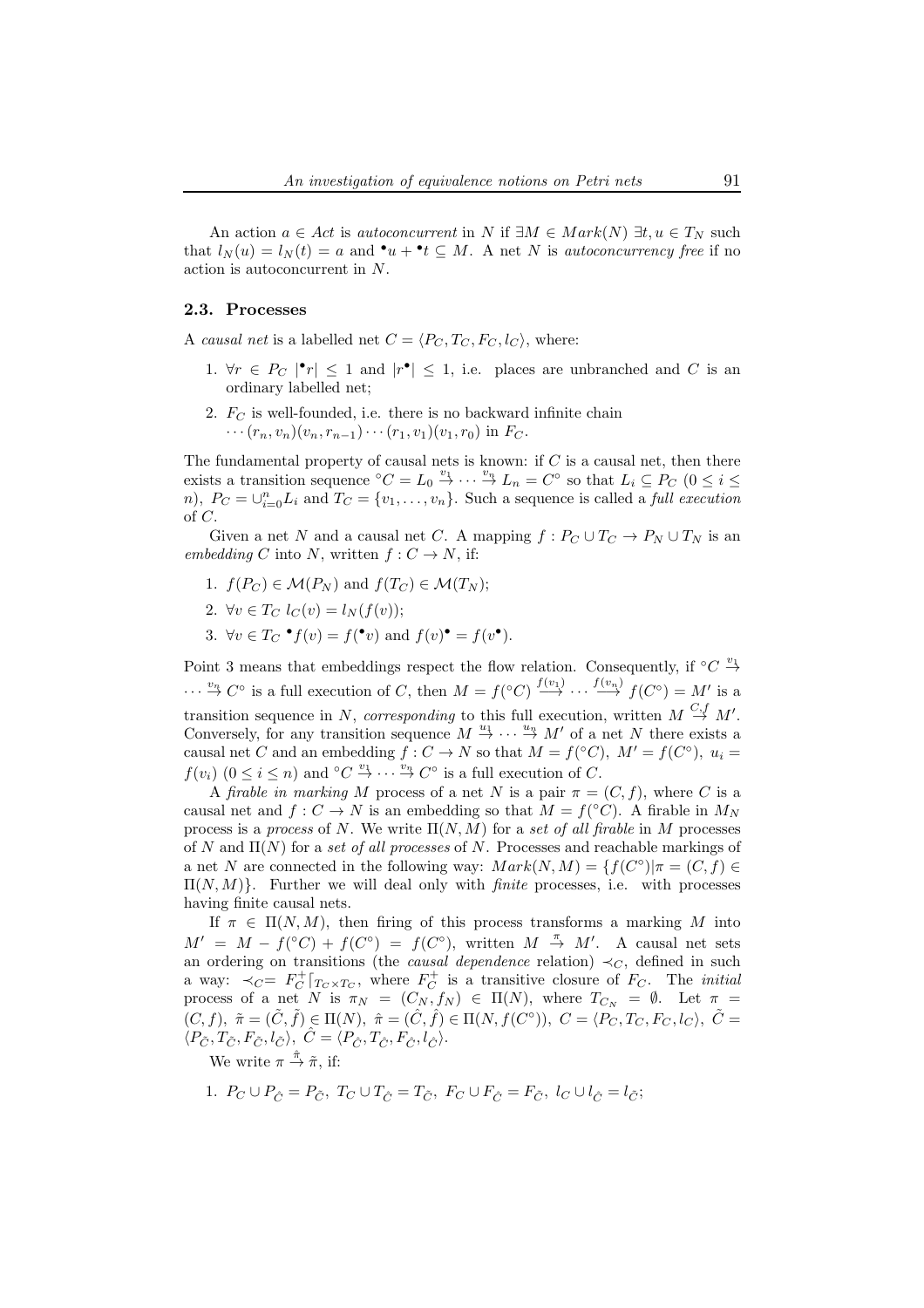2.  $f \cup \hat{f} = \tilde{f}$ .

In such a case  $\tilde{\pi}$  is an extension of  $\pi$  by process  $\hat{\pi}$ , and  $\hat{\pi}$  is an extending process for  $\pi$ . We write  $\pi \to \tilde{\pi}$ , if  $\pi \stackrel{\hat{\pi}}{\to} \tilde{\pi}$  for some extending process  $\hat{\pi}$ .

Let  $\pi \stackrel{\hat{\pi}}{\rightarrow} \tilde{\pi}$ . A process  $\tilde{\pi}$  is an extension of  $\pi$  by one action, if  $|T_{\hat{C}}| = 1$ . In such a case we write  $\pi \stackrel{v}{\to} \tilde{\pi}$  or  $\pi \stackrel{a}{\to} \tilde{\pi}$ , if  $T_{\hat{C}} = \{v\}$  and  $l_{\tilde{C}}(v) = a$ . A process  $\tilde{\pi}$  is an extension of  $\pi$  by multiset of actions, or step, if  $\prec_{\hat{C}} = \emptyset$ . In such a case we write  $\pi \stackrel{V}{\rightarrow} \tilde{\pi}$  or  $\pi \stackrel{A}{\rightarrow} \tilde{\pi}$ , if  $V = T_{\hat{C}}$ ,  $l_{\hat{C}}(T_{\hat{C}}) = A$ ,  $A \in \mathcal{M}(Act)$ .

# 2.4. Mappings

Given nets  $N = \langle P_N, T_N, F_N, l_N, M_N \rangle$  and  $N' = \langle P_{N'}, T_{N'}, F_{N'}, l_{N'}, M_{N'} \rangle$ . We call  $\beta$  a mapping of N into N', written  $\beta : N \to N'$ , if  $\beta : P_N \cup T_N \to P_{N'} \cup T_{N'}$ ,  $\beta(P_N) \subseteq P_{N'}$  and  $\beta(T_N) \subseteq T_{N'}$ . We write  $\beta(N) = N'$ , when  $\beta(P_N) = P_{N'}$  and  $\beta(T_N) = T_{N'}$ .

A mapping  $\beta: N \to N'$  is an *isomorphism* between N and N', written  $\beta: N \simeq$  $N'$ , if:

- 1.  $\beta$  is a bijection and  $\beta(N) = N'$ ;
- 2.  $\forall u \in T_N$   $l_N(u) = l_{N'}(\beta(u));$
- 3.  $\forall u \in T_N \bullet \beta(u) = \beta(\bullet u) \text{ and } \beta(u) \bullet \beta(u) \bullet \beta(u).$

Nets N and N' are *isomorphic*, written  $N \simeq N'$ , if there exists an isomorphism  $\beta : N \simeq N'.$ 

Given two labelled causal nets  $C = \langle P_C, T_C, F_C, l_C \rangle$  and  $C' = \langle P_{C'}, T_{C'}, F_{C'}, l_{C'} \rangle.$ 

A mapping  $\beta : T_C \to T_{C'}$  is a *label preserving bijection* between  $_C$  and  $_{C'}$ , written  $\beta: T_{C} \approx T_{C'}$ , if:

- 1. β is a bijection and  $\beta(T_C) = T_{C'}$ ;
- 2.  $\forall v \in T_C$   $l_C(v) = l_{C'}(\beta(v))$ .

We write  $T_C \approx T_{C'}$ , if there exists a label-preserving bijection  $\beta : T_C \approx T_{C'}$ .

A mapping  $\beta : T_C \to T_{C'}$  is a *homomorphism* between  $T_C$  and  $T_{C'}$ , written  $\beta: T_C \sqsubseteq T_{C'}$ , if:

1.  $\beta: T_C \approx T_{C'};$ 

2.  $\forall v, w \in T_C$   $v \prec_C w \Rightarrow \beta(v) \prec_{C'} \beta(w)$ .

We write  $T_C \sqsubseteq T_{C'}$ , if there exists a homomorphism  $\beta : T_C \sqsubseteq T_{C'}$ .

A mapping  $\beta : T_C \to T_{C'}$  is an *isomorphism* between  $T_C$  and  $T_{C'}$ , written  $\beta: T_C \simeq T_{C'}$ , if  $\beta: T_C \sqsubseteq T_{C'}$  and  $\beta^{-1}: T_{C'} \sqsubseteq T_C$ . We write  $T_C \simeq T_{C'}$ , if there exists an isomorphism  $\beta : T_C \simeq T_{C'}$ .

#### 3. Trace equivalences

A sequential trace of a net N is a sequence  $a_1 \cdots a_n \in Act^*$  so that  $\pi_N \stackrel{a_1}{\rightarrow} \pi_1 \stackrel{a_2}{\rightarrow}$  $\ldots \stackrel{a_n}{\to} \pi_n$ , where  $\pi_i \in \Pi(N)$   $(1 \leq i \leq n)$  and  $\pi_N$  is an initial process of N.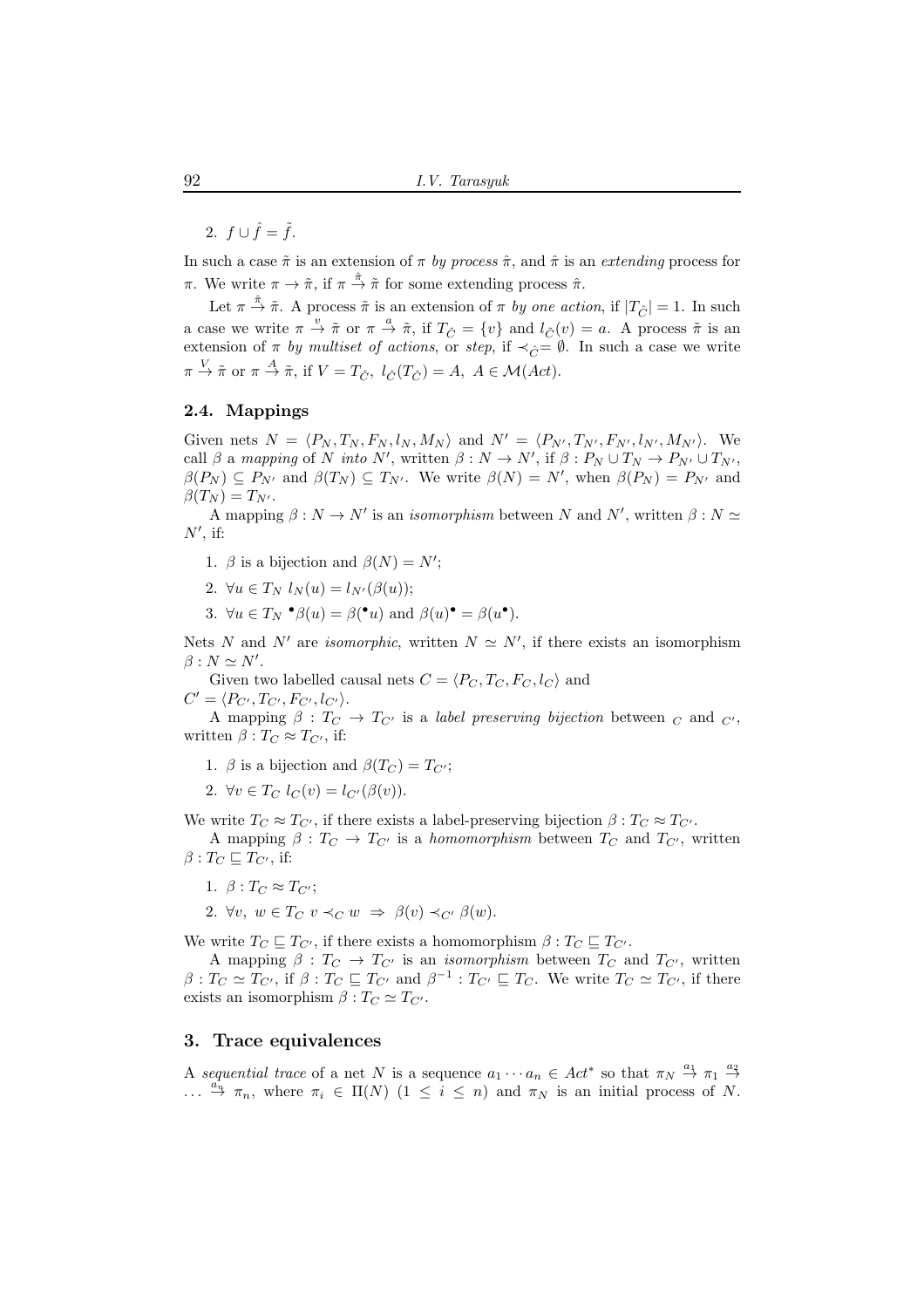$SeqTrace(N)$  denotes a set of all sequential traces of N. Two nets N and N' are interleaving trace equivalent, written  $N \equiv_i N'$ , if  $SeqTraces(N) = SeqTraces(N')$ .

A step trace of a net N is a sequence  $A_1 \cdots A_n \in (\mathcal{M}(Act))^*$  so that  $\pi_N \stackrel{A_1}{\rightarrow}$  $\pi_1 \stackrel{A_2}{\rightarrow} \dots \stackrel{A_n}{\rightarrow} \pi_n$ , where  $\pi_i \in \Pi(N)$   $(0 \leq i \leq n)$ , and  $\pi_N$  is an initial process of N.  $StepTrace(N)$  denotes a set of all step traces of N. Two nets N and N' are step trace equivalent, written  $N \equiv_s N'$ , if  $StepTrace(N) = StepTrace(N')$ .

A pomset trace of a net N is a pomset  $\rho$ , an isomorphism class of  $T_C$  for  $\pi =$  $(C, f) \in \Pi(N)$ , where  $C = \langle P_C, T_C, F_C, l_C \rangle$ . We write  $\rho \sqsubseteq \rho'$ , if  $T_C \sqsubseteq T_{C'}$  for  $T_C \in$  $\rho$  and  $T_{C'} \in \rho'$ . In such a case we say that pomset  $\rho$  is less sequential or more parallel than  $\rho'$ . Let us denote a set of all pomset traces of N by Pomsets(N). Two nets N and N' are partial word trace equivalent, written  $N \equiv_{pw} N'$ , if  $Pomsets(N) \sqsubseteq$  $Pomsets(N')$  and  $Pomsets(N') \sqsubseteq Pomsets(N)$ , i.e. for any  $\rho' \in Pomsets(N')$ there exists  $\rho \in Pomsets(N)$  so that  $\rho \subseteq \rho'$  and vice versa. Two nets N and N' are pomset trace equivalent, written  $N \equiv_{\text{pom}} N'$ , if  $Pomsets(N) = Pomsets(N')$ .

A process trace of a net N is an isomorphism class of C for  $\pi = (C, f) \in$  $\Pi(N)$ . ProcessNets(N) denotes a set of all process traces of N. Two nets N and N' are process trace equivalent, written  $N \equiv_{pr} N'$ , if  $ProcessNets(N) =$  $ProcessNets(N').$ 

## 4. Bisimulation equivalences

In this section we consider the definitions of different bisimulations. A notation  $\mathcal{R}: N_{\frac{\lambda}{\lambda}}N'$  means that  $\mathcal R$  is a bisimulation of  $\alpha$  type between nets N and N'. Nets N and  $N'$  are called  $\alpha$ -bisimulation equivalent, written  $N_{\Delta} \Delta N'$ , if  $\mathcal{R} : N_{\Delta} \Delta N'$ for some  $\alpha$ -bisimulation  $\mathcal{R}$ .

#### 4.1. Simple bisimulations

Let  $\mathcal{R} \subseteq \Pi(N) \times \Pi(N')$ . In the following definition  $\hat{\pi} = (\hat{C}, \hat{f}), \hat{\pi}' = (\hat{C}', \hat{f}')$ .

R is a  $\alpha$ -bisimulation between N and N',  $\alpha \in \{$  interleaving, step, partial word, *pomset, process*}, written  $\mathcal{R}: N \underline{\leftrightarrow}_{\alpha} N'$ ,  $\alpha \in \{i, s, pw, pom, pr\}$ , if:

- 1.  $(\pi_N, \pi_{N'}) \in \mathcal{R}$ ;
- 2.  $(\pi, \pi') \in \mathcal{R}, \pi \stackrel{\hat{\pi}}{\rightarrow} \tilde{\pi},$ 
	- (a)  $|T_{\hat{C}}| = 1$ , if  $\alpha = i$ ;
	- (b)  $\prec_{\hat{C}} = \emptyset$ , if  $\alpha = s$ ;

Then  $\exists \tilde{\pi}' : \pi' \stackrel{\hat{\pi}'}{\rightarrow} \tilde{\pi}', \ (\tilde{\pi}, \tilde{\pi}') \in \mathcal{R}$  and

- (a)  $T_{\hat{C}'} \sqsubseteq T_{\hat{C}}$ , if  $\alpha = pw$ ;
- (b)  $T_{\hat{C}} \simeq T_{\hat{C}}$ , if  $\alpha \in \{i, s, pom\};$
- (c)  $\hat{C} \simeq \hat{C}'$ , if  $\alpha = pr$ ;
- 3. As previous item but  $N$  and  $N'$  are transposed.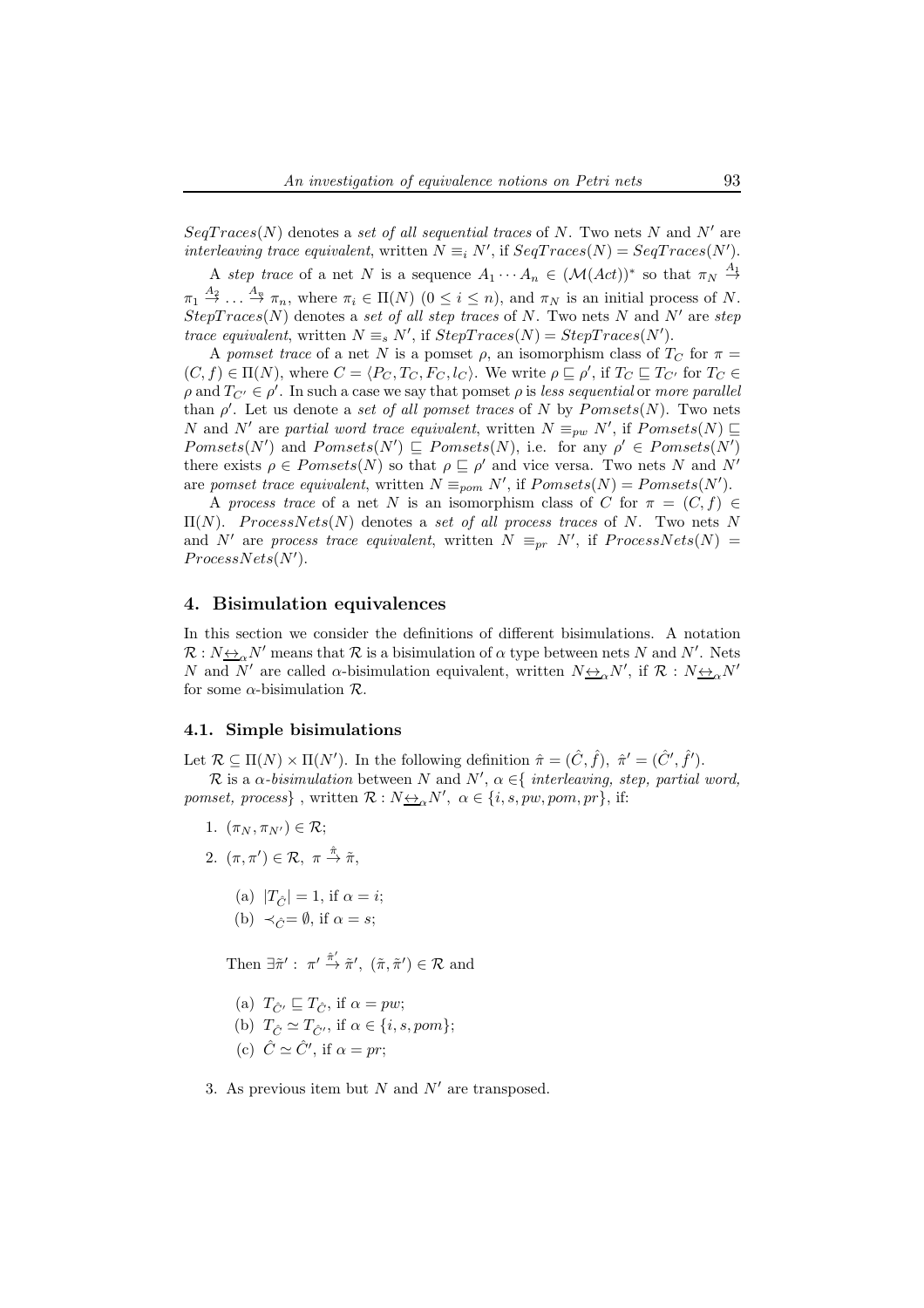#### 4.2. ST-bisimulations

A ST-process of a net N is a pair  $(\pi_E, \pi_P)$  so that  $\pi_E, \pi_P \in \Pi(N)$ ,

 $\pi_P \overset{\pi_W}{\to} \pi_E$  and  $\forall v, w \in T_{C_E}$   $v \prec_{C_E} w \Rightarrow v \in T_{C_P}$  In such a case  $\pi_E$  is a process which began to work, i.e. all actions of  $\pi_E$  began working. A process  $\pi_P$ corresponds to the terminated part of  $\pi_E$ , and  $\pi_W$  corresponds to the still working part. Clearly,  $\prec_{C_W} = \emptyset$ .  $ST - \Pi(N)$  denotes a set of all ST-processes of N.  $(\pi_N, \pi_N)$ will be an *initial ST-process* of N. Let  $(\pi_E, \pi_P)$ ,  $(\tilde{\pi}_E, \tilde{\pi}_P) \in ST - \Pi(N)$ . We write  $(\pi_E, \pi_P) \to (\tilde{\pi}_E, \tilde{\pi}_P)$ , if  $\pi_E \to \tilde{\pi}_E$  and  $\pi_P \to \tilde{\pi}_P$ .

Let  $\mathcal{R} \subseteq ST-\Pi(N) \times ST-\Pi(N') \times \mathcal{B}$ , where  $\mathcal{B} = \{\beta | \beta : T_{C} \rightarrow T_{C'}$ ,  $\pi = (C, f) \in$  $\Pi(N)$ ,  $\pi' = (C', f') \in \Pi(N')$ . In the following definitions  $\pi_E = (C_E, f_E)$ ,  $\pi_P =$  $(C_P, f_P), \pi'_E = (C'_E, f'_E), \pi'_P = (C'_P, f'_P), \pi = (C, f), \pi' = (C', f').$ 

R is a  $\alpha$ -ST-bisimulation between N and N',  $\alpha \in \{$  interleaving, partial word, *pomset, process*}, written  $\mathcal{R}: N \underline{\leftrightarrow}_{\alpha ST} N'$ ,  $\alpha \in \{i, pw, pom, pr\}$ , if:

- 1.  $((\pi_N, \pi_N), (\pi_{N'}, \pi_{N'}), \emptyset) \in \mathcal{R};$
- 2.  $((\pi_E, \pi_P), (\pi'_E, \pi'_P), \beta) \in \mathcal{R} \Rightarrow \beta : T_{C_E} \approx T_{C'_E}$  and  $\beta(T_{C_P}) = T_{C'_P};$
- 3.  $((\pi_E, \pi_P), (\pi'_E, \pi'_P), \beta) \in \mathcal{R}, \ (\pi_E, \pi_P) \rightarrow (\tilde{\pi}_E, \tilde{\pi}_P) \Rightarrow \exists \tilde{\beta}, \ (\tilde{\pi}'_E, \tilde{\pi}'_P)$ :  $(\pi'_E, \pi'_P) \to (\tilde{\pi}'_E, \tilde{\pi}'_P), \ \tilde{\beta}\vert_{T_{C_E}} = \beta, \ ((\tilde{\pi}_E, \tilde{\pi}_P), (\tilde{\pi}'_E, \tilde{\pi}'_P), \tilde{\beta}) \in \mathcal{R}$ , and if  $\pi_P \stackrel{\pi}{\rightarrow} \tilde{\pi}_E, \pi'_P$  $\stackrel{\pi'}{\rightarrow} \tilde{\pi}'_E$  then:
	- (a)  $(\tilde{\beta} \vert_{T_C})^{-1}$ :  $T_{C'} \sqsubseteq T_C$ , if  $\alpha = pw$ ; (b)  $\tilde{\beta} \lceil_{T_C}: T_C \simeq T_{C'}$ , if  $\alpha \in \{pom, pr\};$
	- (c)  $C \simeq C'$ , if  $\alpha = pr$ ;
- 4. As previous item but N and  $N'$  are transposed.

## 4.3. History preserving bisimulations

Let  $\mathcal{R} \subseteq \Pi(N) \times \Pi(N') \times \mathcal{B}$ , where  $\mathcal{B} = \{\beta | \beta : T_{C} \to T_{C'}$ ,  $\pi = (C, f) \in \Pi(N)$ ,  $\pi' =$  $(C', f') \in \Pi(N')$ . In the following definitions  $\pi = (C, f), \tilde{\pi} = (\tilde{C}, \tilde{f}), \pi' =$  $(C', f'), \tilde{\pi}' = (\tilde{C}', \tilde{f}').$ 

R is a  $\alpha$ -history preserving bisimulation between N and N',  $\alpha \in \{$  partial word, *pomset, process*}, written  $N \underline{\leftrightarrow}_{\alpha h} N'$ ,  $\alpha \in \{pw, pom, pr\}$ , if:

- 1.  $(\pi_N, \pi_{N'}, \emptyset) \in \mathcal{R}$ ;
- 2.  $(\pi, \pi', \beta) \in \mathcal{R} \Rightarrow \beta : T_C \approx T_{C'};$
- 3.  $(\pi, \pi', \beta) \in \mathcal{R}, \ \pi \to \tilde{\pi} \Rightarrow \exists \tilde{\beta}, \ \tilde{\pi}' : \pi' \to \tilde{\pi}', \ \tilde{\beta} \lceil_{T_C} = \beta, \ (\tilde{\pi}, \tilde{\pi}', \tilde{\beta}) \in \mathcal{R} \text{ and }$ 
	- (a)  $\tilde{\beta}^{-1}$ :  $T_{\tilde{C}'} \sqsubseteq T_{\tilde{C}}$ , if  $\alpha = pw$ ;
	- (b)  $\tilde{\beta}: T_{\tilde{C}} \simeq T_{\tilde{C}}'$ , if  $\alpha \in \{pom, pr\};$
	- (c)  $\tilde{C} \simeq \tilde{C}'$ , if  $\alpha = pr$ ;

4. As previous item but  $N$  and  $N'$  are transposed.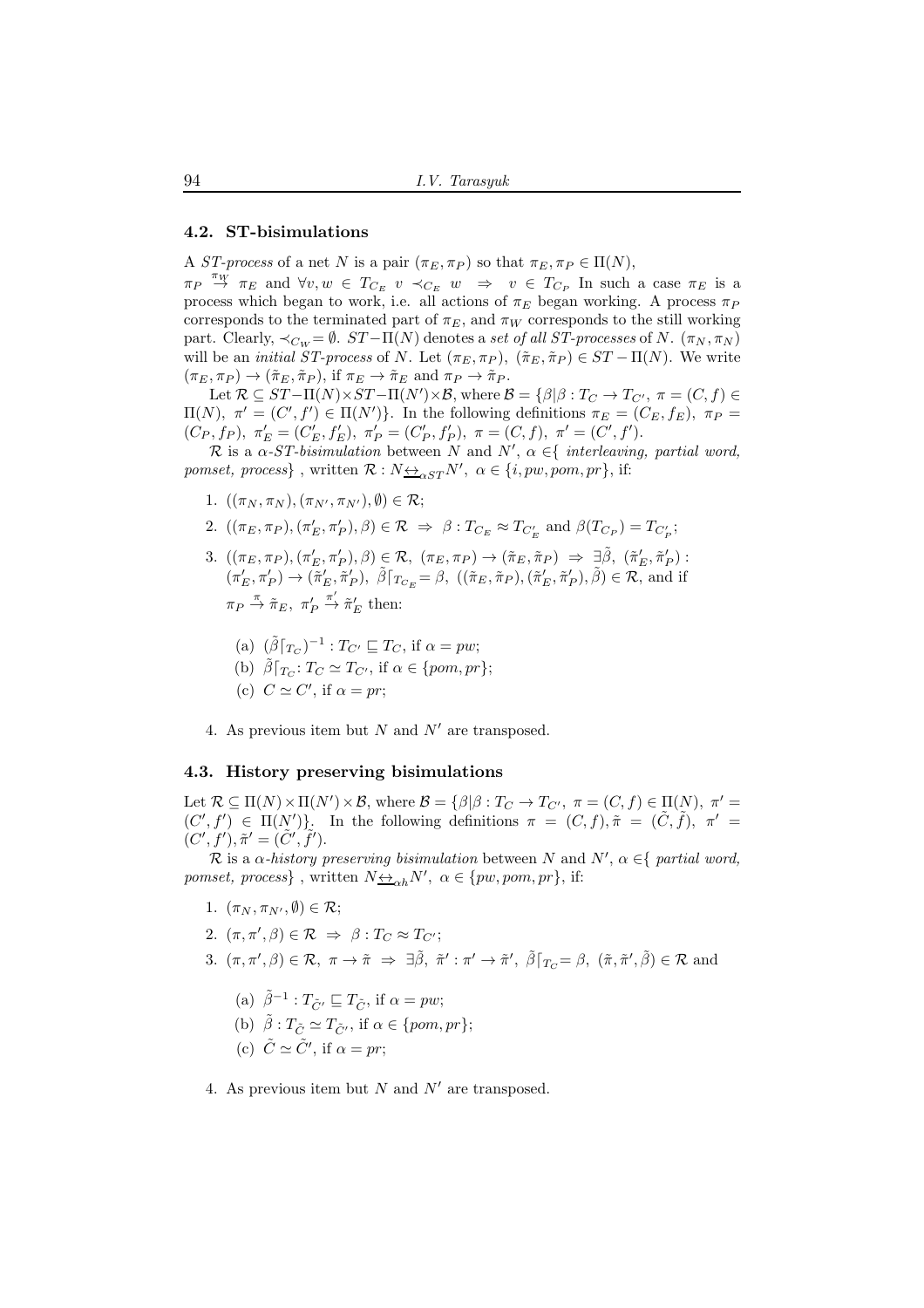

Figure 1. Correlation of the equivalences

## 5. A comparison of the equivalences

In this section a theorem establishing correlation between all introduced equivalences is proved.

Theorem 1. Let  $\sim \in \{\equiv, \leftrightarrow\}$  and  $\alpha, \beta \in \{i, s, pw, pom, pr, iST,$ pwST, pomST, prST, pwh, pomh, prh}. For nets N and N' N  $\sim_{\alpha} N' \Rightarrow N \sim_{\beta}$ N' iff there exists a directed path in a graph in Figure  $1 \sim_{\alpha} \rightarrow \cdots \rightarrow_{\beta}$ .

**Proof.**  $\Leftarrow$  By definitions of the equivalences.

- $\Rightarrow$  It is sufficient to consider the following examples.
	- In Figure 2.1  $N \underline{\leftrightarrow}_i N'$  but  $N \not\equiv_s N'$  since there exists a step trace  $\{a, b\}$  in  $N$  which is not in  $N'$ .
	- In Figure 2.2  $N \equiv_{pr} N'$  but  $N \not\Longrightarrow_i N'$  since only in N an action a can happen so that it is impossible to run  $b$  after it.
	- In Figure 2.3  $N \leftrightarrow_{pub} N'$  but  $N \not\equiv_{pop} N'$  since b can depend on a in N.
	- In Figure 2.4  $N \leftrightarrow_{p^m} N'$  but  $N \neq_{pr} N'$  since N is a causal net which is not isomorphic to causal net  $N'$ .
	- In Figure 2.5  $N_{\frac{\leftrightarrow}{\leq}ST}N'$  but  $N \not\equiv_{pw} N'$  since a net N is corresponded by a pomset such that there is not even less sequential pomset in  $N'$ .
	- In Figure 3.1  $N \leftrightarrow_{pr} N'$  but  $N \not\leftrightarrow_{iST} N'$  since an action a is able to begin working in  $N'$  so that no b can start later.
	- In Figure 3.2  $N \leftrightarrow p_{prST} N'$  but  $N \leftrightarrow p_{wh} N'$  since only in N' an actions a and  $b$  can happen so that the next action,  $c$ , must depend on  $a$ .

## 6. Equivalences on different net subclasses

In the literature a several subclasses of nets were proposed by introduction some restrictions on the initial definition of nets, and merging of equivalences was obtained on these types of nets. See for example [2, 7]. We will consider the introduced equivalences on sequential nets, on T-nets and on nets with strict labelling.

A net  $N = \langle P_N, T_N, F_N, l_N, M_N \rangle$  is sequential if  $\forall \pi = (C, f) \in \Pi(N)$ ,  $\forall v, w \in T_C$   $(v \prec_C w) \vee (w \prec_C v)$ , i.e.  $\prec_C$  is a strict (total) ordering on causal net transitions of any process  $\pi = (C, f)$  of a net N.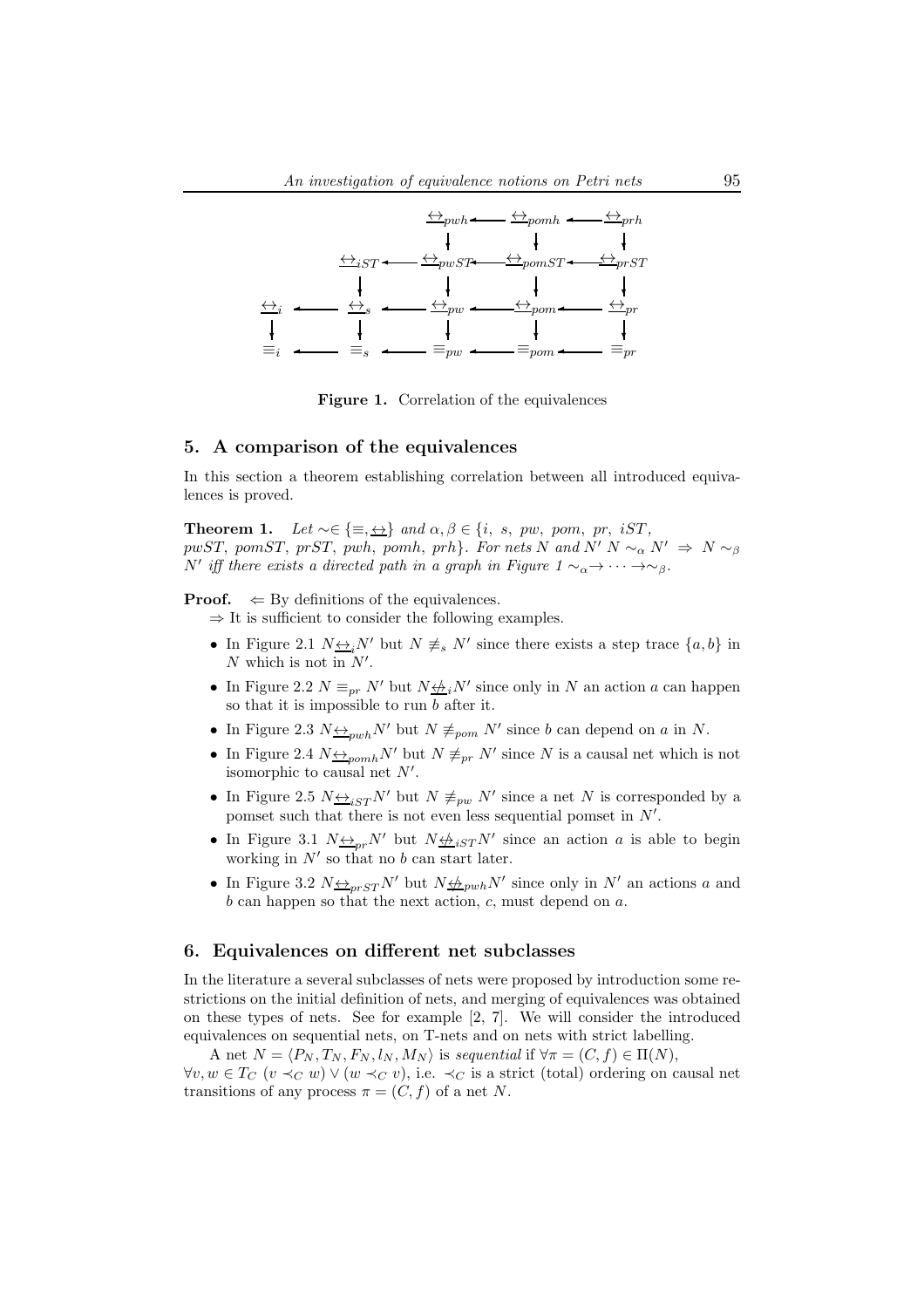

Figure 2. Examples of nets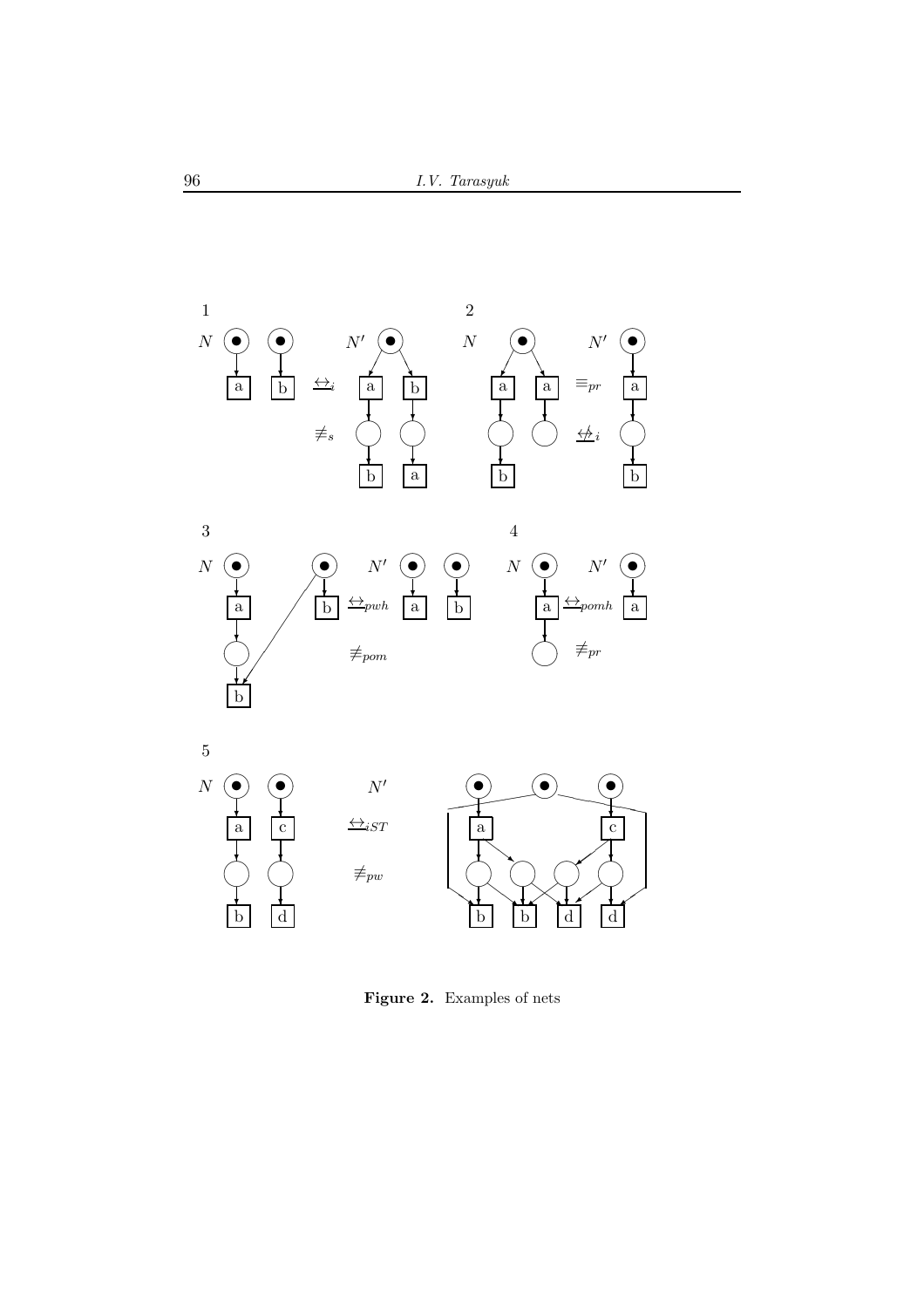

Figure 3. Examples of nets (continued)



Figure 4. Equivalences on sequential nets

**Proposition 1.** For sequential nets  $N$  and  $N'$ ,

1. [2]  $N \underline{\leftrightarrow}_i N' \Leftrightarrow N \underline{\leftrightarrow}_{p o m h} N'$ ; 2.  $N \equiv_i N' \Leftrightarrow N \equiv_{\text{pom}} N'$ .

**Theorem 2.** Let  $\sim \in \{\equiv, \leftrightarrow\}$ ,  $\alpha, \beta \in \{i, pr, prST, prh\}$ . For sequential nets N and  $N' N \sim_\alpha N' \Rightarrow N \sim_\beta N'$  iff there exists a directed path  $\sim_\alpha \rightarrow \cdots \rightarrow \sim_\beta$  in graph in Figure 4.

**Proof.**  $\Leftarrow$  By Theorem 1.

- $\Rightarrow$  It is sufficient to consider the following examples on sequential nets.
- In Figure 2.4  $N \underline{\leftrightarrow}_i N'$  but  $N \not\equiv_{pr} N'$ .
- In Figure 2.2  $N \equiv_{pr} N'$  but  $N \not\leftrightarrow_i N'$ .
- In Figure 5.1  $N \leftrightarrow_{pr} N'$  but  $N \not\leftrightarrow_{pr} N'$  since only in  $N'$  we can begin running a process with action  $a$  so that it may be extended by action  $b$  in the only way (i.e. so that extended process be only one).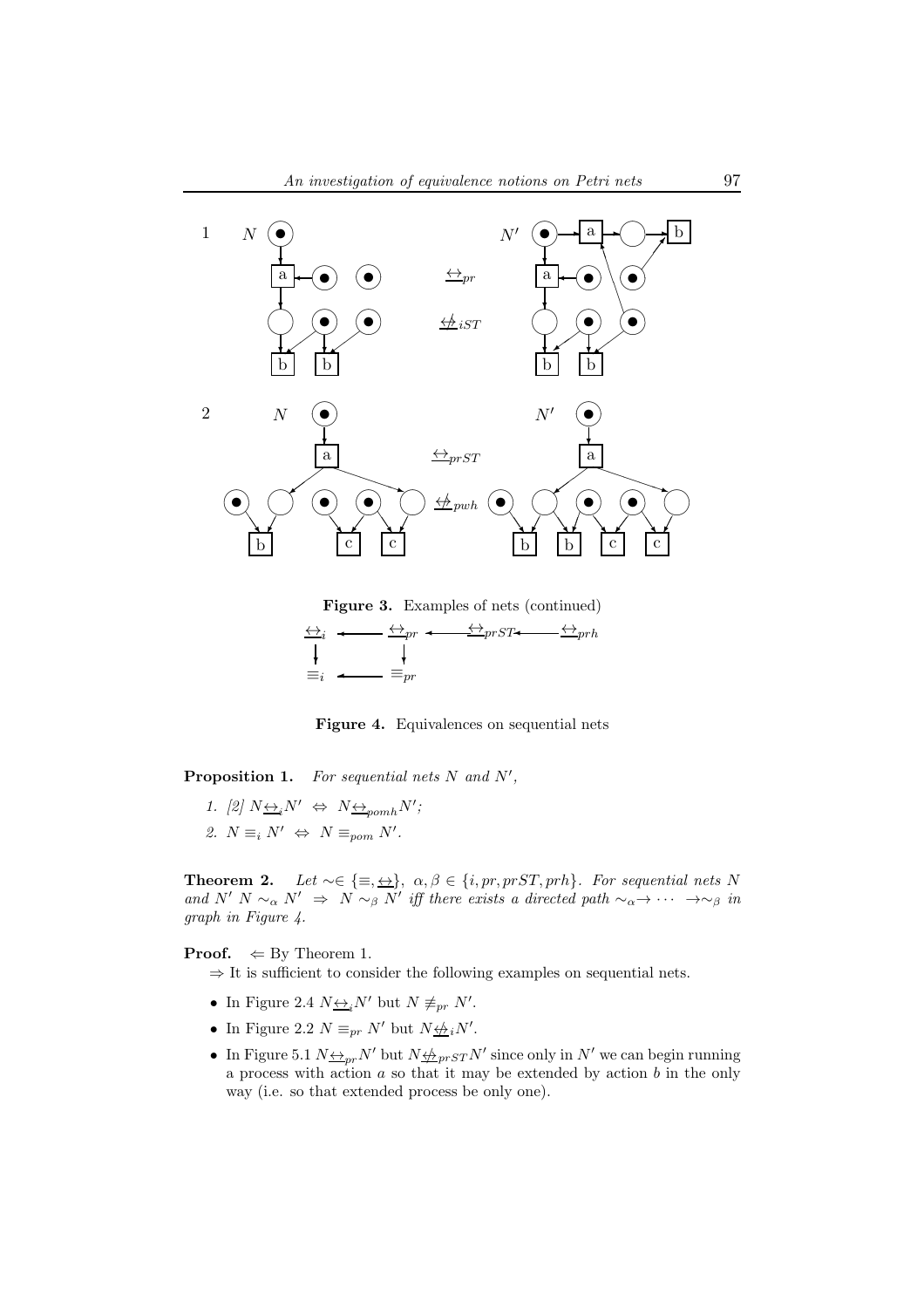

Figure 5. Examples of sequential nets

• In Figure 5.2  $N \leftrightarrow_{prST} N'$  but  $N \leftrightarrow_{prh} N'$  since only in N' it is possible to run a process with sequential occuring actions  $a$  and  $b$  so that the next action,  $c$ , may extend this process only in one way (i.e. causal net with action  $c$ , extending a causal net corresponding to sequence ab, connects with its subnet containing  $a$ , in the only way).

A T-net is a net  $N = \langle P_N, T_N, F_N, l_N, M_N \rangle$  so that  $\forall p \in P_N \mid \mathbf{P}| \leq 1$  and  $|p^{\bullet}| \leq 1.$ 

**Proposition 2.** For autoconcurrency free T-nets  $N$  and  $N'$ ,  $N \equiv_i N' \Leftrightarrow N \underline{\leftrightarrow}_{iST} N'.$ 

No pomset equivalence is a consequence of partial word one, and no process equivalence is a consequence of pomset one on T-nets without autoconcurrency. It is demonstrated correspondently by Figure 6.2 where  $N \leftrightarrow_{\text{pub}} N'$  but  $N \not\equiv_{\text{pop}} N'$ since only in N' an action b can depend on a and by Figure 2.4 where  $N \leftrightarrow_{\text{p}omh} N'$ and  $N \neq_{pr} N'$ . Let us note that for safe autoconcurrency free T-nets we can use the results of [10] and establish the coincidence of interleaving and pomset trace equivalences.

A net  $N = \langle P_N, T_N, F_N, l_N, M_N \rangle$  is a strictly labelled, if its labelling function is  $l_N$  bijective, i.e.  $\forall u, \bar{u} \in T_N$   $u \neq \bar{u} \Rightarrow l_N(u) \neq l_N(\bar{u})$ .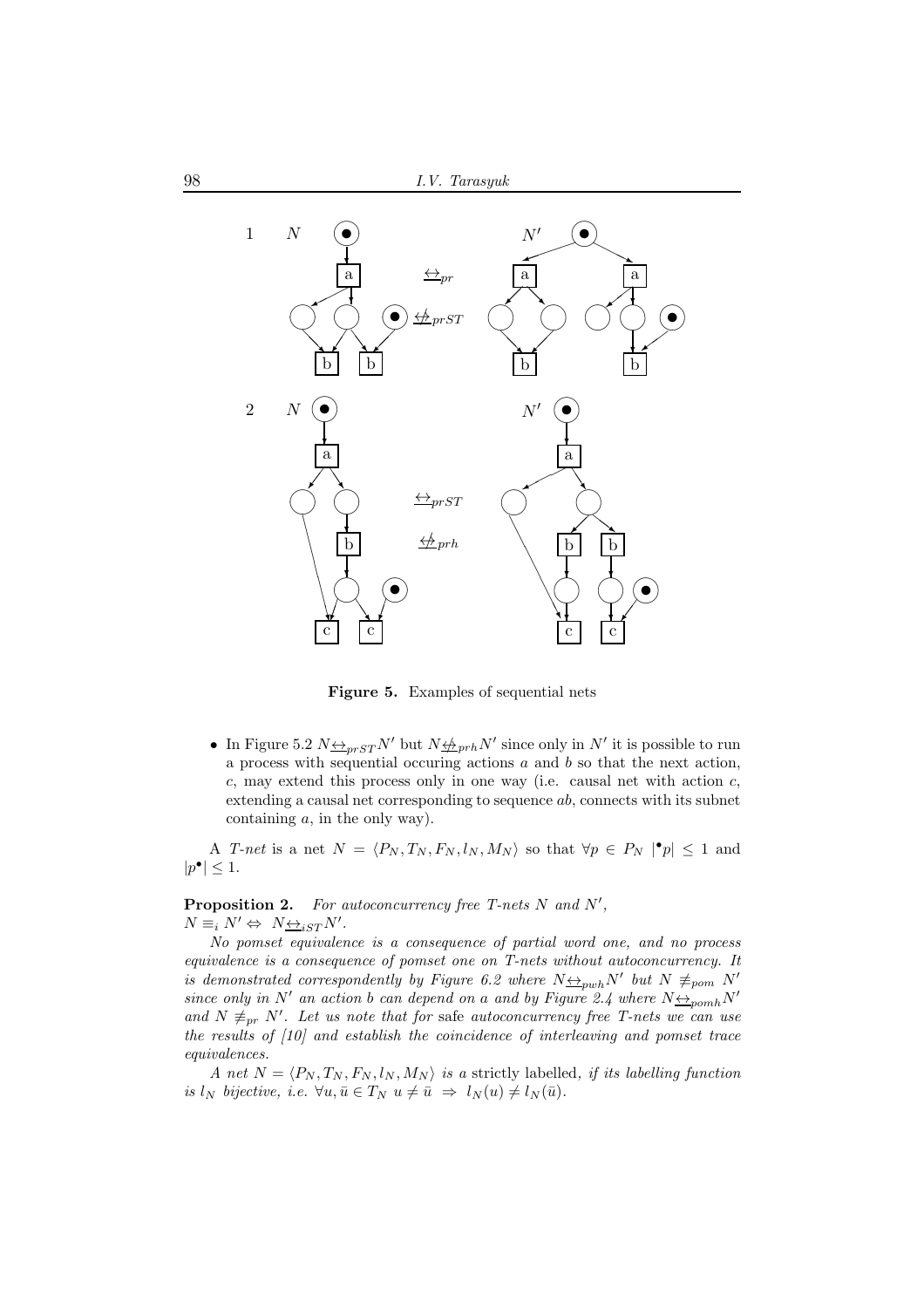

Figure 6. Examples of strictly labelled nets

**Proposition 3.** For strictly labelled nets N and N',  $N \equiv_{\alpha} N' \Leftrightarrow$  $N_{\Delta} \triangle N'$ ,  $\alpha \in \{i, s, pw, pom, pr\}$ .

For strictly labelled nets we can not draw any arrow in a graph in Figure 1 from interleaving to step, from partial word to pomset and from pomset to process equivalences. In addition, in all semanticses from interleaving to pomset the h-bisimulation equivalences are strictly stronger than ST-bisimulation ones. It is proved by the following examples.

- In Figure 6.1  $N \leftrightarrow i^N$  but  $N \neq s N'$ , since only in N actions a and b can work concurrently.
- In Figure 6.2  $N \leftrightarrow_{\text{pub}} N'$  but  $N \not\equiv_{\text{pom}} N'$ .
- In Figure 2.4  $N \underline{\leftrightarrow}_{p o m h} N'$  but  $N \not\equiv_{pr} N'$ .
- In Figure 6.3  $N \triangleq_{\text{pomST}} N'$  but  $N \triangleq_{\text{pwh}} N'$ , since in N' the sequence ab can happen so that the next action, c, must depend on a.

#### 7. Conclusion

A group of the Petri net equivalences is introduced in the paper. A correlation between these equivalences on nets with finite processes without  $\lambda$ -actions is found. In addition, it is considered which equivalences coincide on different subclasses of nets.

The development of the subject consists in further exploration of the introduced equivalences on T-nets and strictly labelled nets.